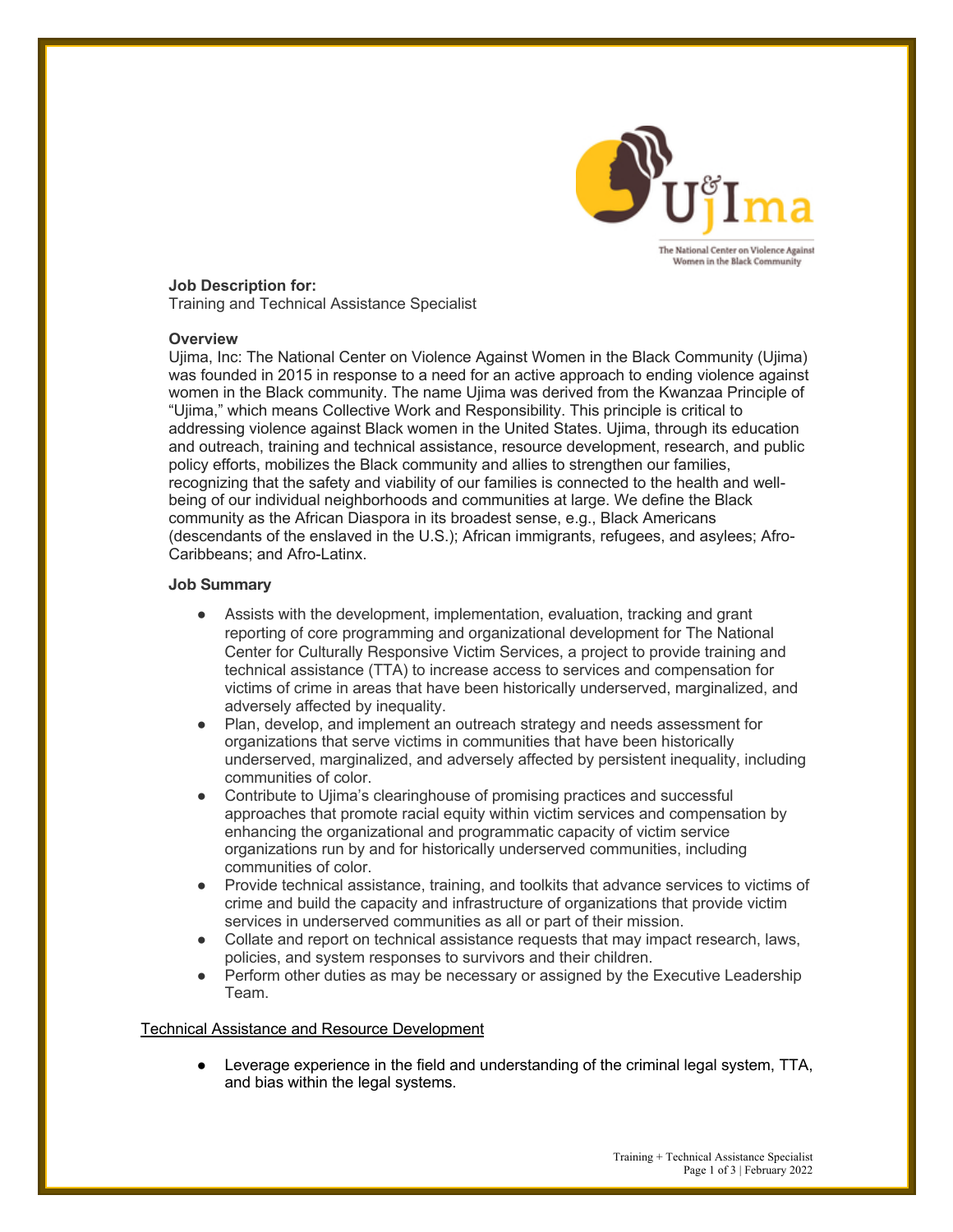- Utilize national networks and conduct literature searches and research reviews to discover promising practices and emerging issues to provide information to multiple stakeholders.
- Provide expertise and project-specific technical assistance via phone, e-mail, and inperson. Respond to information requests from the general public and Ujima, Inc. stakeholders and partners.
- Increase public awareness and education on related issues, through community engagement strategies, convening workgroups, and producing and promoting educational materials.
- Create and present trainings, workshops, and webinars on a broad array of issues and topics relevant to crime victims.
- Create content-specific materials (such as fact sheets or briefs), as needed; and work with researchers and writers to develop content specific materials.
- Build, lead and contribute to the body of investigative knowledge and research related to the prevention and intervention of crime.

# Project Management

- Collaborate with Ujima's staff to develop project objectives and timelines, and ensure all deliverables are met.
- Plan, develop, and implement a national conference.
- Prepare training evaluation summaries to analyze for future development.

## **Qualifications:**

- Bachelor's degree and at least two years of experience in advocacy for crime victims and the criminal justice system. Experience with domestic violence, sexual violence, stalking, other forms of gender violence, racial equity or social justice advocacy in the Black community in the U.S. is recommended but not required.
- Bilingual in Spanish and English *preferred*, but not required.
- Conversant on the Victims of Crime Act and victims compensation processes and procedures.
- Knowledge of legal and non-legal issues facing survivors of oppression.
- Demonstrated commitment to eradicating violence, and a demonstrated commitment to the trauma informed, survivor-centered philosophy of Ujima.
- Demonstrated experience in developing outreach plans.
- Demonstrated experience in creating and conducting needs assessments.
- Have a working knowledge of victims compensation, eligibility, and state funding streams.
- Ability to manage multiple projects with overlapping deadlines.
- Ability to work independently as well as collaboratively in a small office setting.

### **Skills**

- Excellent oral and written communication skills which demonstrate a commitment to professionalism.
- Ability to manage multiple projects with overlapping deadlines.
- Ability to work independently as well as collaboratively in a small office setting.
- Ability to develop and maintain cooperative relationships with a diversity of individuals, organizations, and government agencies.
- Excellent research skills.
- Knowledge of Microsoft Office Suite software, Adobe Acrobat, Google Workspace, and Zoom.
- Creativity and a desire to approach things in new ways.
- Superior organization skills which allow for efficient work flow and effective management of multiple concurrent projects.
- High level of independence and initiative.